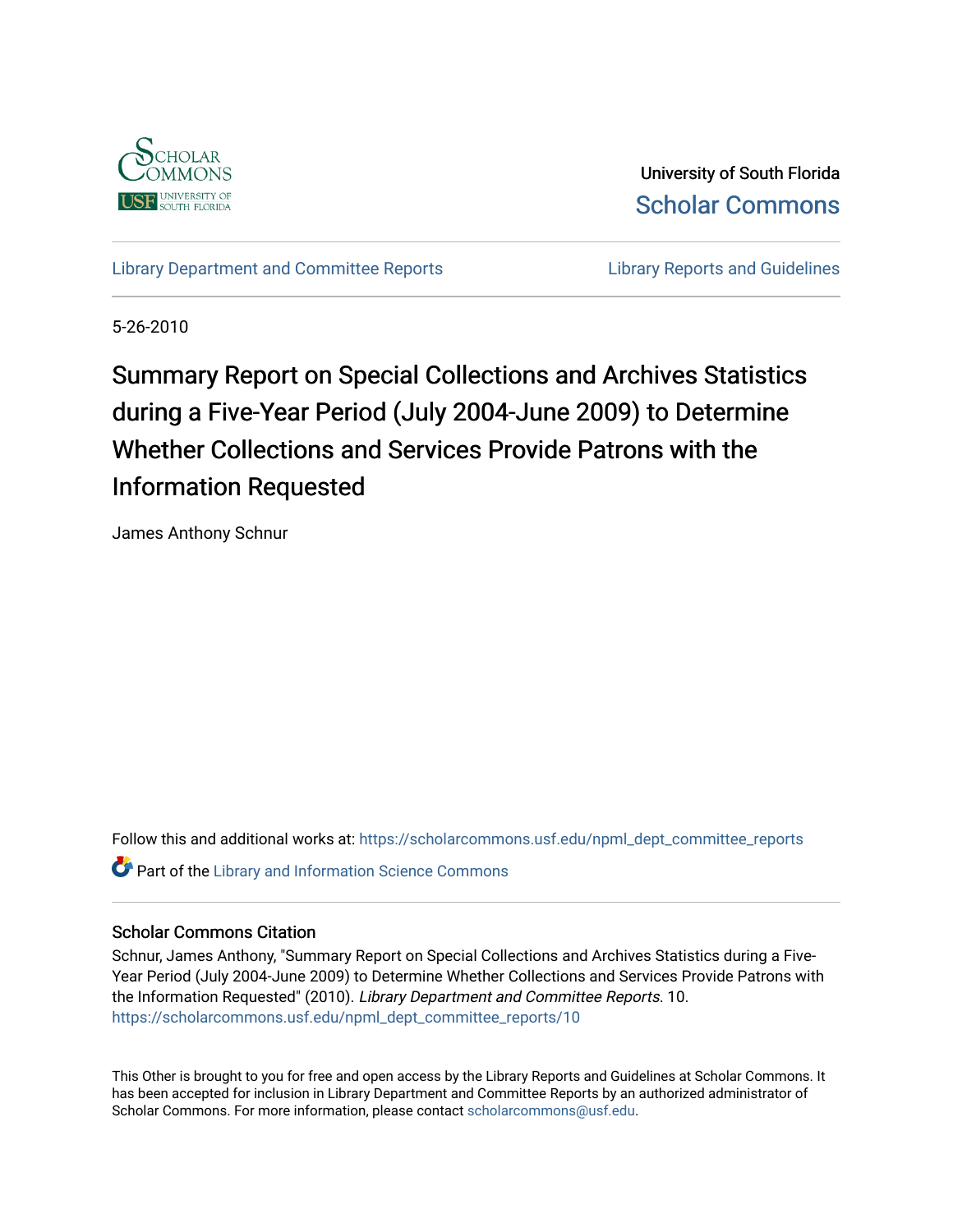Summary Report on Special Collections and Archives Statistics during a Five-Year Period (July 2004-June 2009) to Determine Whether Collections and Services Provide Patrons with the Information Requested



Submitted by Jim Schnur Associate University Librarian Special Collections and Archives

Nelson Pounter Memorial Library University of South Florida St. Petersburg

26 May 2010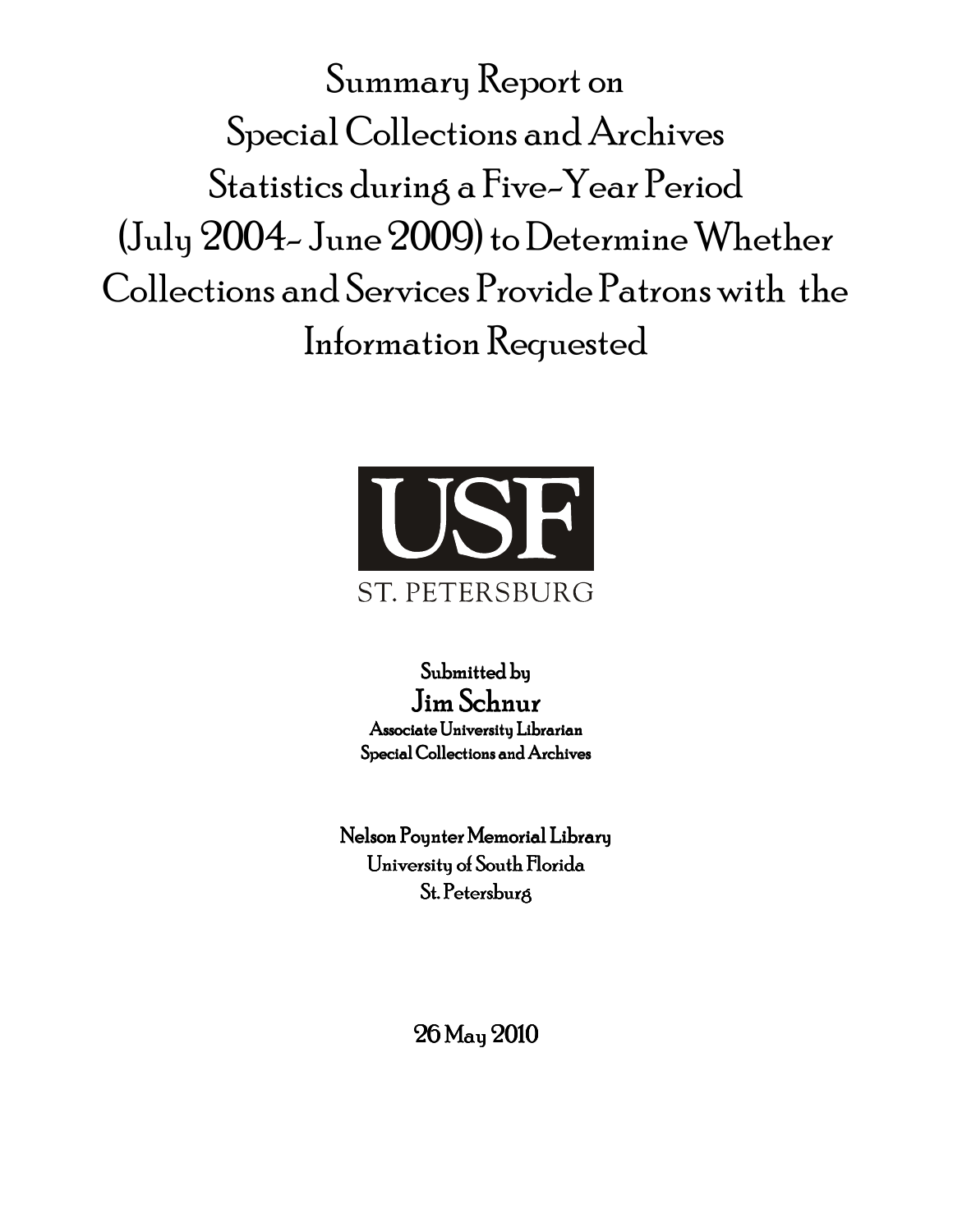# Section 1: Quantitative Measures

**Means of Assessment #2:** An evaluation of Special Collections and Archives (SCA) patron use statistics over 5 years starting in the 2004/05 academic year through to the 2008/2009 academic year will reveal usage trends by students, faculty, and community patrons and the subject of information inquiries (for example, local history, genealogy, marine science, USF SP archives, etc.). Such information will inform SCA staff and library administration of important areas for further targeted collection development and outreach in attracting new research collections.

**Criteria for Success:** Analysis of information requests will find that 75% of USF SP faculty and students were able to successfully locate appropriate resources at the Poynter Library SCA or were successfully directed to alternative repositories that contain suitable materials.

### **The following breakdown summarizes total requests, total research requests, and method of transaction (inperson versus patron contacting the library without visiting the facility):**

|                                                          | 2008-2009 | 2007-2008 | 2006-2007 | 2005-2006 | 2004-2005 |
|----------------------------------------------------------|-----------|-----------|-----------|-----------|-----------|
| Total number of transactions during the fiscal year      | 404       | 362       | 327       | 291       | 288       |
| Total number of transactions that were research requests | 325       | 287       | 257       | 238       | 230¶      |
| Percentage of transactions that were research requests   | 80.4%     | 79.3%     | 78.6%     | 81.8%     | 79.9%     |
| Percentage of total transactions here:                   | 66.6%     | 72.1%     | 70.4%     | 73.9%     | no data   |
| Percentage of total transactions <b>outside</b> :        | 33.4%     | 27.9%     | 29.6%     | 26.1%     | no data   |
| Percentage of total research requests here:              | 58.5%     | 64.8%     | 62.3%     | 68.1%     | no data   |
| Percentage of total research requests outside:           | 41.5%     | 35.2%     | 37.7%     | 31.9%     | no data   |

1-The 2004-2005 annual report lists 238 research requests, rather than the 230 mentioned above. The reason for this discrepancy is that eight of those requests were carried over from the original spreadsheet of patron research request statistics created in May 2004. The original spreadsheet covered the period from May through June 2004 before it was reformatted into the spreadsheet later used. Although some research did take place after 1 July 2004 to satisfy those requests, they should be credited to the 2003-2004 fiscal year and thus are not included. Also, no data is available to differentiate between requests completed on campus versus those to serve patrons who never physically visited the library in 2004-2005 because the librarian did not start tracking that data until 1 July 2005.

#### **Composite Summary of Patrons Initiating In-Depth Research Requests**

Total Patron Transactions in SCA (1 July 1994 through 30 June 2009): **1672** Total In-Depth Requests (1 July 1994 through 30 June 2009): **1337** Percentage of Total Patron Transactions that were In-Depth Requests: **79.97%**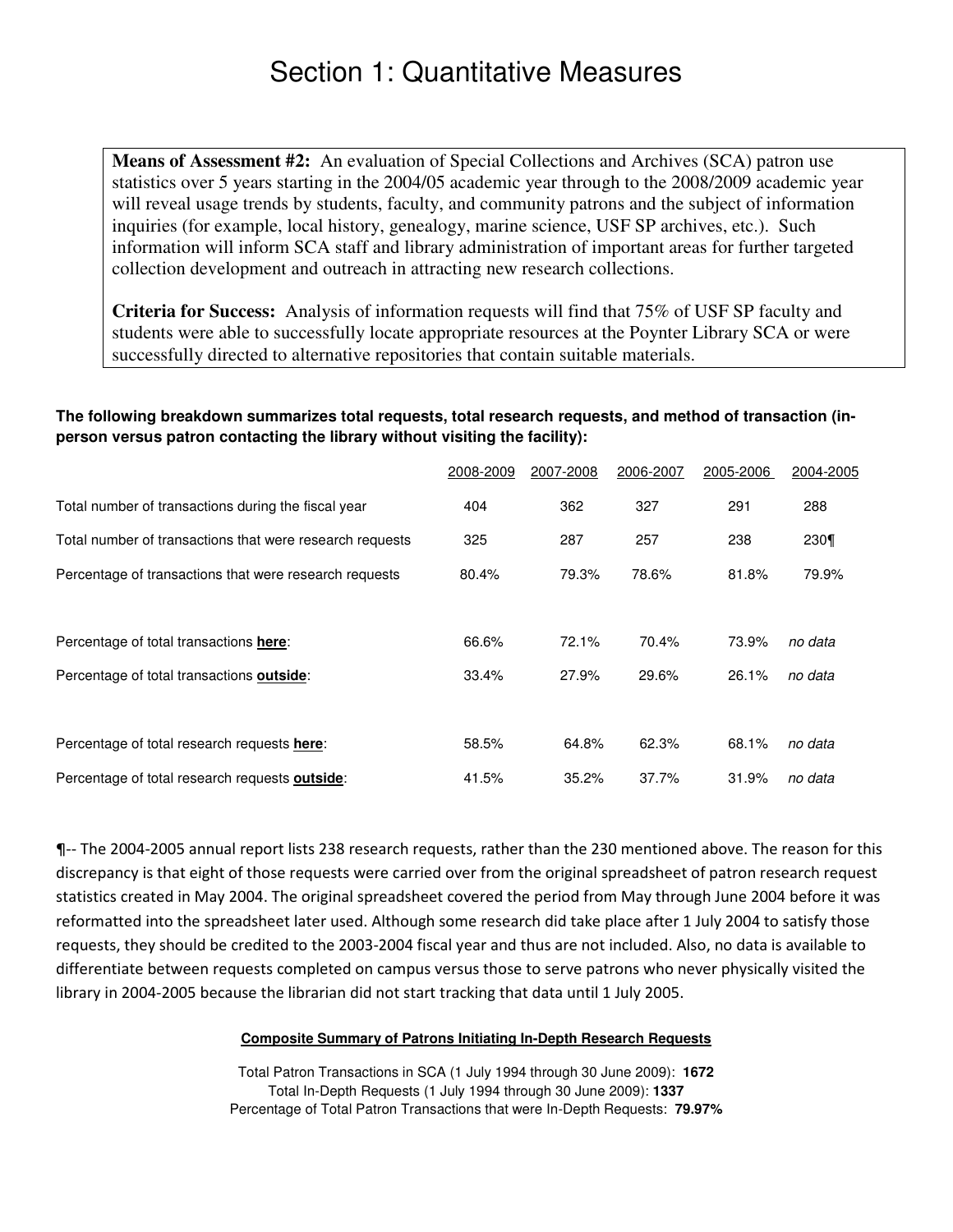The following breakdown of in-depth requests during each fiscal year (July 1-June 30) examines institutional affiliation and **status:**

|                                                              | 2008-2009   | 2007-2008               | 2006-2007   | 2005-2006            | 2004-2005   |
|--------------------------------------------------------------|-------------|-------------------------|-------------|----------------------|-------------|
|                                                              |             |                         |             |                      |             |
| USF undergraduate students:                                  | $30(9.2\%)$ | 47 (16.4%)              | 56 (21.8%)  | 24 (10.1%)           | 25 (10.9%)  |
| USF graduate students in History or Florida Studies:         | 48 (14.8%)  | 49 (17.1%)              | 32 (12.5%)  | 29 (12.2%)           | 30 (13.0%)  |
| USF graduate students in other disciplines:                  | 51(15.7%)   | 8(2.8%)                 | $5(1.9\%)$  | 11 (4.6%)            | 8(3.5%)     |
| Patrick Riordan Fellow (visiting Ph.D. spons by USF Tampa):  | 0           | 10(3.5%)                | 0           | 0                    | 0           |
| Eckerd College students (residential or PEL):                | 22 (6.8%)   | 23 (8.0%)               | 11 (4.3%)   | 15 (6.3%)            | 11 (4.8%)   |
| Undergraduates from schools other than USF or Eckerd:        | 5(1.5%)     | 0                       | $1(0.4\%)$  | 3(1.3%)              | 0           |
| Graduate students from schools other than USF:               | $3(0.9\%)$  | 7(2.4%)                 | $10(3.8\%)$ | $10(4.2\%)$          | $2(0.9\%)$  |
| <b>SUBTOTAL: Students as researchers</b>                     | 159 (48.9%) | 144 (50.2%) 115 (44.7%) |             | 92 (38.7%)           | 76 (33.0%)  |
| Faculty or staff in History or Florida Studies:              | 25 (7.7%)   | 31 (10.8%)              | 33 (12.9%)  | 27 (11.3%)           | 47 (20.4%)  |
| Faculty or staff in Mar Science and Affiliates (i.e., USGS): | 8(2.5%)     | 4(1.4%)                 | 3(1.2%)     | 4(1.7%)              | $1(0.4\%)$  |
| USF St. Petersburg Administration or Advancement staff:      | 16 (4.9%)   | 12 (4.2%)               | 4(1.6%)     | 14 (5.9%)            | 2(0.9%      |
| Other USF faculty or staff (including Tampa campus):         | $10(3.1\%)$ | 19 (6.6%)               | 10 (3.8%)   | 21 (8.8%)            | 11 (4.8%)   |
| Other USF (includes Alumni and unclassified):                | 6(1.8%)     | $2(0.7\%)$              | 4(1.6%)     | 10 (4.2%)            | 14 (6.1%)   |
| Faculty or staff from Eckerd College:                        | $3(0.9\%)$  | 2(0.7%)                 | 3(1.2%)     | 2(0.8%)              | $\mathbf 0$ |
| Faculty or staff from other academic institutions:           | 12 (3.7%)   | 18 (6.3%)               | 15 (5.8%)   | 15 (6.3%)            | 2(0.9%      |
| <b>SUBTOTAL: Faculty or Staff as researchers</b>             | 80 (24.6%)  | 88 (30.7%)              | 72 (28.1%)  | 93(39.1%)            | 77 (33.5%)  |
| Florida Humanities Council (FHC):                            | $3(0.9\%)$  | 0                       | 11 (4.3%)   | 2(0.8%)              | 0           |
| Society for Advancement of Poynter Library (SAPL):           | $1(0.3\%)$  | 1(0.3%)                 | 0           | 2(0.8%)              | 0           |
| Poynter Institute of Media Studies:                          | $1(0.3\%)$  | 0                       | 3(1.2%)     | 2(0.8%)              | 2(0.9%      |
| Heritage Village (Pinellas County Government):               | 18 (5.6%)   | $9(3.1\%)$              | 12 (4.7%)   | 24 (10.1%)           | 40 (17.4%)  |
| Public Libraries/other state, local, or county government:   | 15 (4.7%)   | 8(2.8%)                 | $2(0.8\%)$  | 5(2.1%)              | 14 (6.1%)   |
| Corporate and for-profit (includes newspaper reporters):     | 6(1.8%)     | 4 $(1.4\%)$             | 7(2.7%)     | 3(1.3%)              | 2(0.9%      |
| General Public and Unclassified:                             | 42 (12.9%)  | 33 (11.5%)              |             | 35 (13.5%) 15 (6.3%) | 19 (8.2%)   |
| <b>SUBTOTAL: Affiliates or General Public as researchers</b> | 86 (26.5%)  | 55 (19.1%)              | 70 (27.2%)  | 53(22.2%)            | 77 (33.5%)  |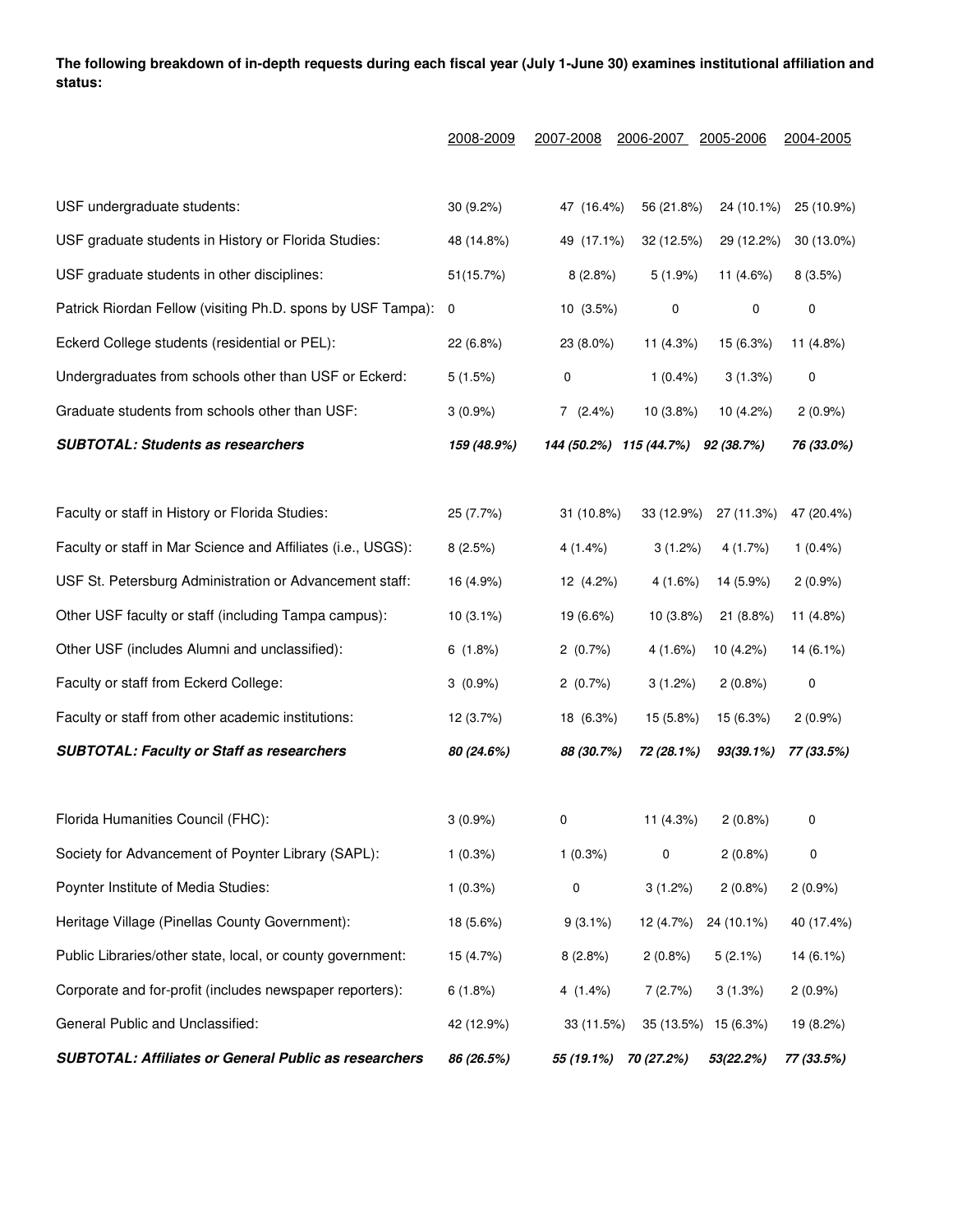### The following breakdown of in-depth requests during each fiscal year (July 1-June 30) examines institutional affiliation:

|                                                        | 2008-2009   | 2007-2008   | 2006-2007   | 2005-2006   | 2004-2005               |
|--------------------------------------------------------|-------------|-------------|-------------|-------------|-------------------------|
| University of South Florida (students/faculty/staff):  | 186 (57.2%) | 171 (59.6%) | 147 (57.2%) |             | 138 (57.9%) 124 (53.9%) |
| USF affiliates (SAPL, FHC, Poynter Inst., USGS, etc.): | 12 (3.7%)   | 2(0.7%)     | 14 (5.4%)   | $8(3.4\%)$  | 16 (6.9%)               |
| Patrick Riordan Fellow (visiting Ph.D. spons by USF)   | 0           | $10(3.5\%)$ | 0           | 0           | 0                       |
| <b>Total USF-affiliated researchers</b>                | 198 (60.9%) | 183 (63.8%) | 161 (62.6%) | 146 (61.3%) | 140 (60.8%)             |
|                                                        |             |             |             |             |                         |
| Other academic researchers (Eckerd, UF, FSU, etc.):    | 47(14.5%)   | 50 (17.4%)  | 40 (15.6%)  | 45 (18.9%)  | 15 (6.5%)               |
| Government researchers, public museums:                | $30(9.2\%)$ | 17 (5.9%)   | 14 (5.5%)   | 29 (12.1%)  | 54 (23.5%)              |
| Corporate, for-profit, and general public:             | 50 (15.4%)  | 37 (12.9%)  | 42 (16.3%)  | 18 (7.6%)   | $21(9.1\%)$             |
| <b>Total non-affiliated researchers</b>                | 127 (39.1%) | 104 (36.2%) | 96 (37.4%)  | 92 (38.7%)  | 90 (39.2%)              |

#### **Five-Year Composite Summary of Patrons Initiating In-Depth Research Requests**

Total In-Depth Requests (1 July 1994 through 30 June 2009): **1337**

|                                                             | <b>Number</b>  | <b>Percentage of Total</b> |
|-------------------------------------------------------------|----------------|----------------------------|
| USF undergraduate students:                                 | 182            | 13.6%                      |
| USF graduate students in History or Florida Studies:        | 188            | 14.1%                      |
| USF graduate students in other disciplines:                 | 83             | 6.2%                       |
| Patrick Riordan Fellow (visiting Ph.D. spons by USF Tampa): | 10             | 0.7%                       |
| Eckerd College students (residential or PEL):               | 82             | 6.1%                       |
| Undergraduates from schools other than USF or Eckerd:       | 9              | 0.7%                       |
| Graduate students from schools other than USF:              | 32             | 2.4%                       |
| Faculty or staff in History or Florida Studies:             | 163            | 12.2%                      |
| Faculty or staff in Mar Science and Affiliates:             | 20             | 1.5%                       |
| USF St. Petersburg Administration or Adv. staff:            | 48             | 3.6%                       |
| Other USF faculty or staff (inc. Tampa campus):             | 71             | 5.3%                       |
| Other USF (includes Alumni and unclassified):               | 36             | 2.7%                       |
| Faculty or staff from Eckerd College:                       | 10             | 0.7%                       |
| Faculty or staff from other academic institutions:          | 62             | 4.6%                       |
| Florida Humanities Council (FHC):                           | 16             | 1.2%                       |
| Society for Advancement of Poynter Library (SAPL):          | $\overline{4}$ | 0.3%                       |
| Poynter Institute of Media Studies:                         | 8              | 0.6%                       |
| Heritage Village (Pinellas County Government):              | 103            | 7.7%                       |
| Public Libraries/other state, local, or county government:  | 44             | 3.3%                       |
| Corporate and for-profit (includes newspaper reporters):    | 22             | 1.6%                       |
| General Public and Unclassified:                            | 144            | 10.8%                      |
| <b>Students as Researchers</b>                              | 586            | 43.8%                      |
| <b>Faculty or Staff as Researchers</b>                      | 410            | 30.7%                      |
| Affiliates or General Public as Researchers                 | 341            | 25.5%                      |
| Total/percentage of researchers with USF System affiliation | 828            | 61.9%                      |
| Total/percentage of researchers without USF affiliation     | 509            | 38.1%                      |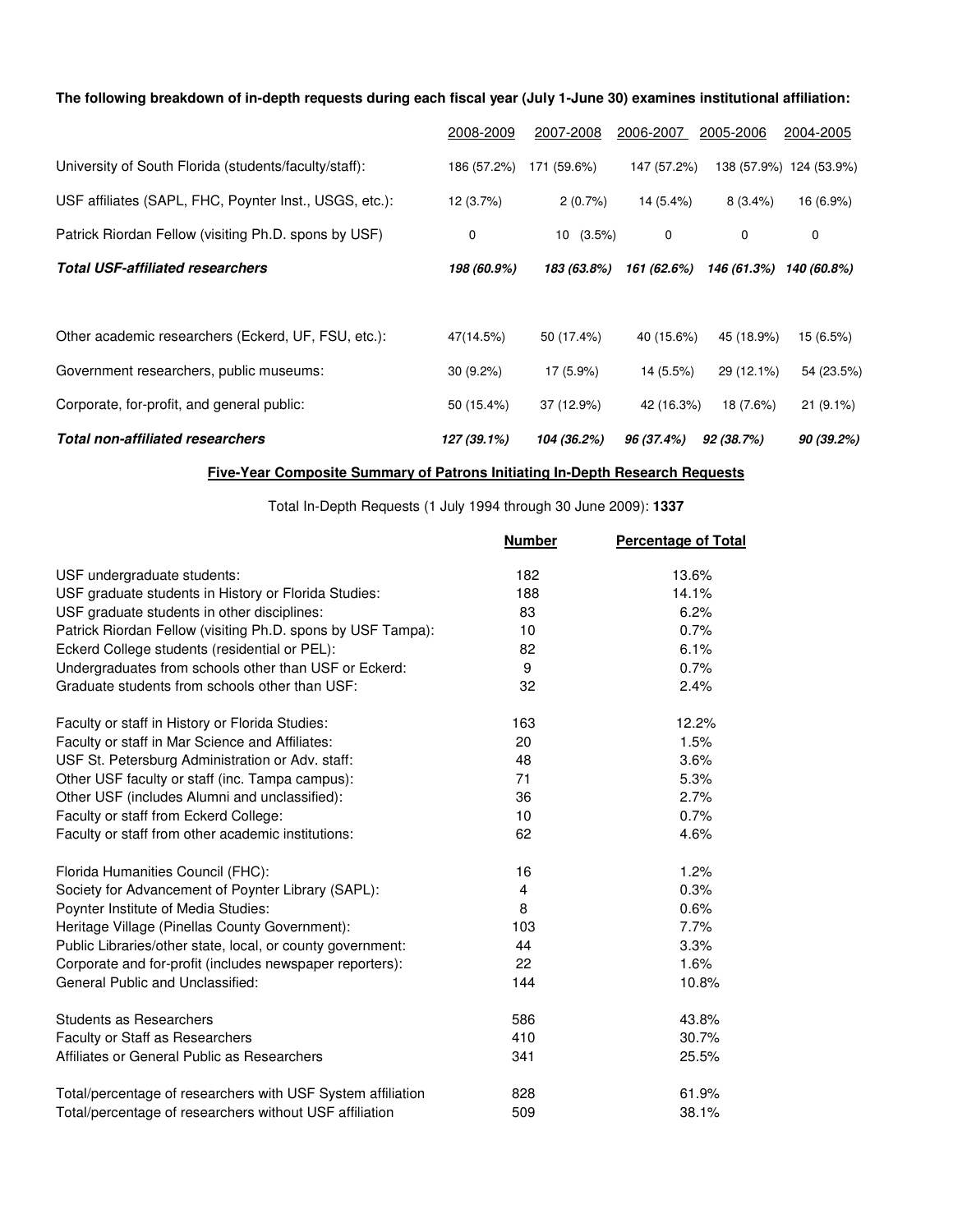The following breakdown of in-depth requests during each fiscal year (July 1-June 30) examines type of information requested. The percentages surpass 100% because requests sometimes covered multiple areas; thus, the percentage reflects the proportion of each year's total in-depth requests that fell into that specific area, field, or provenance:

|                                                    | 2008-2009   | 2007-2008  | 2006-2007  | 2005-2006                           | 2004-2005   |
|----------------------------------------------------|-------------|------------|------------|-------------------------------------|-------------|
| Biographical, genealogical, or census information: | 88 (27.1%)  | 50 (17.4%) | 47 (18.3%) | 21(8.8%)                            | 48 (20.9%)  |
| Photographic or cartographic research:             | 38 (11.7%)  | 33 (11.6%) | 31 (12.1%) | 38 (16.0%)                          | 23 (10.0%)  |
| Local and regional history/Floridiana topics:      | 220 (67.7%) |            |            | 187 (65.2%) 181 (70.4%) 162 (68.1%) | 175 (76.1%) |
| Journalism and media studies:                      | 28 (8.6%)   | 23 (8.2%)  | 14 (5.4%)  | 14 (5.9%)                           | $7(3.0\%)$  |
| Institutional history from USFSP archives:         | 33 (10.2%)  | 22 (7.7%)  | 19 (7.4%)  | 29 (12.2%)                          | 24 (10.4%)  |
| U. S. Maritime Training Service base history:      | 7(2.2%)     | 6(2.1%)    | 2(0.8%)    | 8(3.4%)                             | 11 (4.8%)   |
| General history/historiography (non-Florida):      | 25 (8.6%)   | 41 (14.3%) | 23 (8.9%)  | 7(2.9%)                             | 6(2.6%)     |
| Other areas of the humanities (literature, etc.):  | 35 (10.8%)  | 31 (10.9%) | 15 (5.8%)  | 12 (5.0%)                           | 4(1.7%)     |
| Marine science and ichthyology:                    | 5(1.5%)     | $4(1.4\%)$ | 9(3.5%)    | $8(3.4\%)$                          | 6(2.6%)     |
| Researching and writing tools and processes:       | 17 (5.2%)   | 14 (4.9%)  | 12 (4.7%)  | 11 (4.6%)                           | $21(9.1\%)$ |
| Professional consultation by colleagues:           | 33 (10.2%)  | 21(7.3%)   | 19 (7.4%)  | $17(7.1\%)$                         | 18 (7.8%)   |

|                                                   | 2008-2009               | 2007-2008    | 2006-2007            | 2005-2006               | 2004-2005                                       |
|---------------------------------------------------|-------------------------|--------------|----------------------|-------------------------|-------------------------------------------------|
| Books, serials, periodicals in SCA:               | 151 (46.5%)             |              |                      |                         | 138 (48.1%) 148 (57.6%) 129 (54.2%) 130 (56.5%) |
| Manuscript collections in SCA (incl. oral hty):   | 73 (22.5%)              | $95(33.1\%)$ | 72 (28.0%)           | 98 (41.2%)              | 57 (24.8%)                                      |
| USF St. Petersburg archival collections in SCA:   | 41 (12.6%)              | $27(9.4\%)$  | 23 (8.9%)            | 33 (13.9%)              | $22(9.6\%)$                                     |
| USF and SUS digital collections:                  | 178 (54.8%) 150 (52.3%) |              |                      | 125 (49.4%) 104 (43.7%) | 113 (49.1%)                                     |
| Referred patron to USF Tampa special collections: | 11 $(3.4\%)$            | $20(7.0\%)$  | $31(12.1\%)$         | 15 (6.3%)               | 12 (5.2%)                                       |
| Referred patron to St. Pete Museum of History:    | 7(2.2%)                 | 16 (5.6%)    | 19 (7.4%)            | 13 (5.5%)               | $14(6.1\%)$                                     |
| Referred patron to Heritage Village:              | 5(1.5%)                 | 21(7.3%)     | 27 (10.5%)           | $21(8.8\%)$             | 23 (10.0%)                                      |
| Referred patron elsewhere (i.e. State Archives):  | 39 (12.0%)              | 45 (15.7%)   | 44 (17.1%) 15 (6.3%) |                         | $30(13.0\%)$                                    |
| No Further Info/Assistance could be offered:      | 12 (3.7%)               | $3(1.1\%)$   | $1(0.4\%)$           | 0                       | 5(2.2%)                                         |

#### **Five-Year Composite Summary of Requests that Could Not be Fulfilled or Referred Elsewhere**

Total In-Depth Requests (1 July 1994 through 30 June 2009) Unfulfilled: **21 of 1337, or 1.57%**

2008-2009: 12 of 325 requests, or 3.7% 2007-2008: 3 of 287 requests, or 1.1% 2006-2007: 1 of 257 requests, or 0.4% 2005-2004: 0 of 238 requests, or 0% 2004-2005: 5 of 230 requests, or 2.2%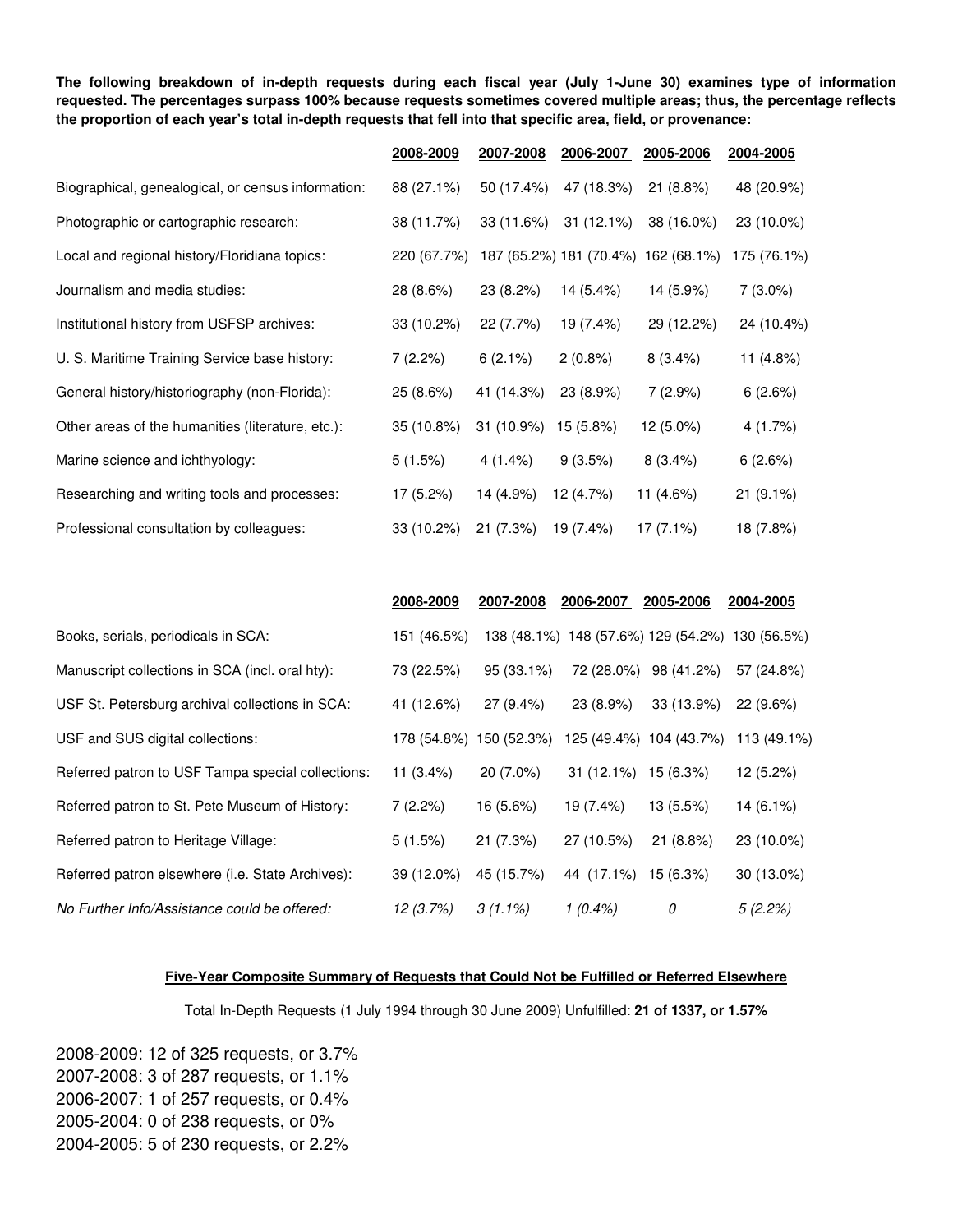# Section 2: Qualitative Assessment and Discussion

## **Part A: Patron Request Trends**

Since the summer of 2004, Special Collections and Archives (SCA) staff members have tracked two types of patron requests. The **total number of transactions** reflects the number of walk-in patrons who have used materials within the collections. Transactions classified as **"research requests"** came from patrons who sought research assistance, reference interviews, or guidance with the collections that went beyond the retrieval of materials that patrons had requested. In most cases, a "research request" means that SCA staff has devoted a minimum of fifteen minutes of staff time to assisting the patron with discussing sources available, describing the context or provenance of materials, and/or suggesting alternative sources or venues that may assist the researcher. Please note that general reference questions from the reference desk (which are included in Reference Desk statistics) and bibliographic instruction sessions **(even if held in SCA)** are not included in the transactions listed in this report since they are tracked by the Reference Department. Thus, if the librarian meets with twenty students from a class to talk about local history sources available in SCA, those numbers are reflected in the Reference Department statistics, but not the SCA statistics in this report. However, if five students request individual appointments to learn about resources in greater detail, the academic support for these five transactions would be included in this report. Also, patrons who came to SCA to ask general library questions (assistance with finding books on the third floor, location of restrooms, etc.) are not included in these statistics.

Between July 1994 and June 2009, staff in SCA assisted 1672 patrons who requested materials or guidance from this area of the library. Of these transactions, 1337 (or nearly 80%) required a minimum of fifteen minutes of staff guidance and support. Four out of five visitors to SCA during this five-year period did more than page books or make basic research requests of a passive nature; they received a level of service that required staff to work closely with them or actively examine materials and possibly suggest additional repositories. Despite budgetary reductions and limited graduate student assistant support, between 2004 and 2009 SCA accommodated a 40.3% increase in the total number of transactions and more than a 41% increase in "research requests" without any disruption of service.

Requests came from patrons visiting the library, as well as from those who contacted staff from off-campus locations. For record-keeping purposes, since July 2005 SCA staff members have divided these research transactions into two categories. **Outside** requests were reference or research inquiries where all facets of the process involved written correspondence, telephone calls, or email messages without the patron actually visiting the library. Requests from **here** either originated from a USF office, department, or employee (including other USF campuses) or involved on-site visits to the SCA reading room.

### **Part B: Institutional Affiliation and Status of Patrons Requiring In-Depth Assistance**

SCA patrons include members of the various campuses in the USF System, visiting students and faculty from other institutions, researchers, genealogists, employees of corporations seeking information, and members of the general public. The librarian tracks the institutional affiliation of patrons initiating research requests to assure that staff time and resources serve the mission of the Poynter Library and University of South Florida St. Petersburg. Please note that many of these 1337 research requests required multiple visits, telephone calls, emails, or other forms of communication as the researchers developed their topics or had additional questions about the same topic.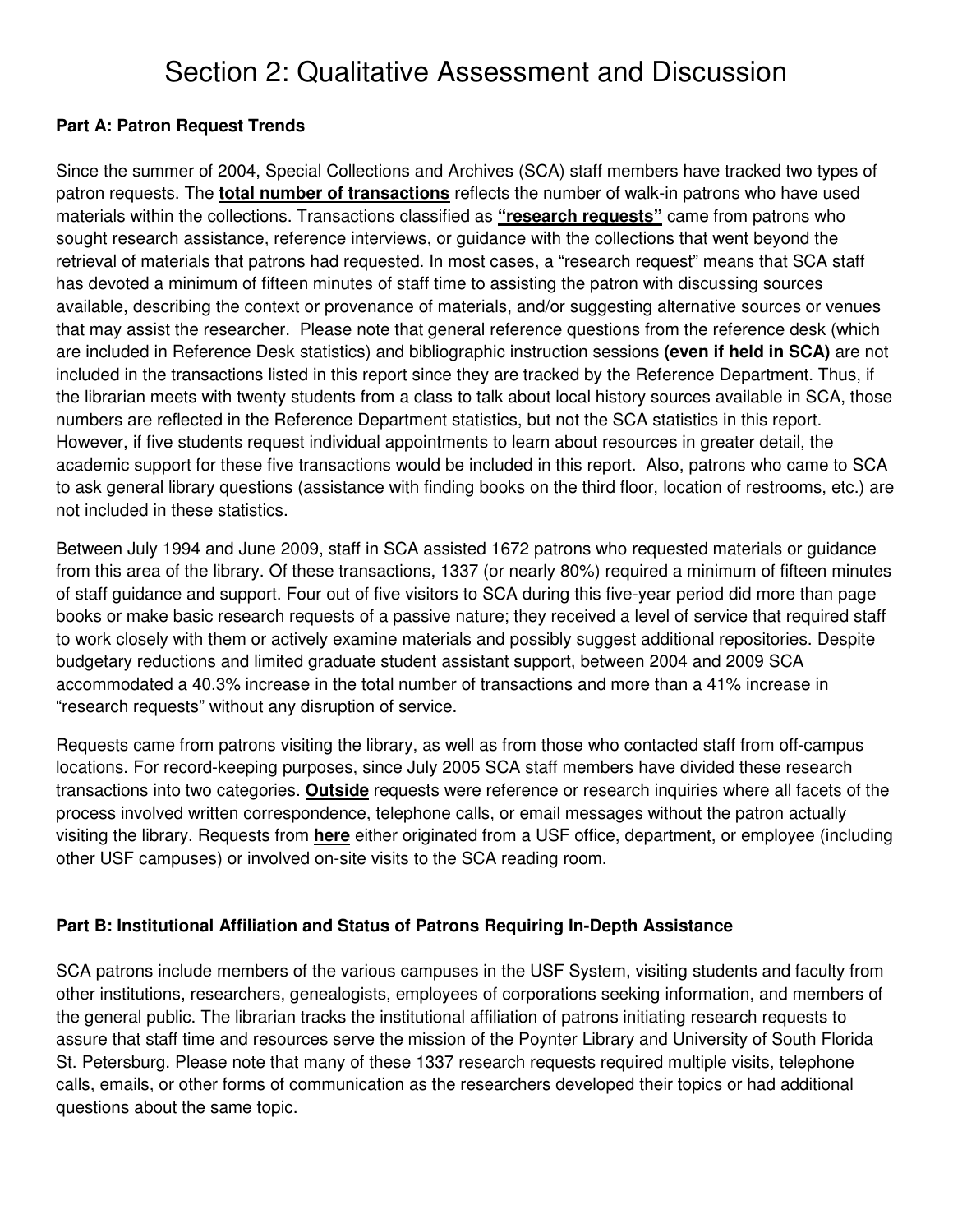A review of this five-year period indicates that 828 of the 1337 research requests (61.9%) served patrons with a direct USF affiliation. The remaining requests came from a variety of sources, including Heritage Village, the St. Petersburg Museum of History, patrons referred to SCA by public libraries, genealogists, and students or faculty from other academic institutions. During this period, students (at USF, Eckerd College, or elsewhere) represented 586 (43.8%) of the total number of research requests, with faculty and staff (at USF, Eckerd College, or other educational institutions) making 410 requests (30.7%). The remaining requests (25.5%) originated with non-profit organizations, other governmental institutions, public libraries, historical societies, genealogists, and members of the general public. With more than six in ten research requests supporting patrons from the University of South Florida System and nearly 75% of all research requests emanating from patrons at colleges or universities, SCA does serve a broad range of academic researchers from undergraduates to those earning advanced degrees or faculty authoring monographic studies.

## **Part C: Type of Information Requested, Sources Consulted, and Referrals**

SCA staff and patrons consulted a variety of sources to fulfill requests. Frequently, they examined materials in more than one area of the collection or in multiple formats. When patrons required information that did not appear in print and manuscript collections, staff often consulted public and proprietary electronic resources (such as PALMM, Lexis/Nexis Academic, and the Google Newspaper Archive) in an attempt to locate sources. On a regular basis, after completing research requests, the librarian tracks the type(s) of information requested, the source(s) consulted, and any referrals that staff may make to encourage patrons to contact other libraries, archives, or repositories. In some cases, a single request may cover many areas. For example, a genealogist interested in photographs and biographical information about a member of a pioneer family would fall under the areas of "biographical, genealogical, or census information," "photographic or cartographic research," and "local and regional history/Floridiana topics" in the broad classification schemes used in SCA. If the patron found sufficient information during their visit, the staff would keep track of the types of materials used (books, manuscript collections, etc.). However, if the patron requested information that may also reside elsewhere, the librarian also tracked places or sources that were suggested to the patron. These broad categories allow SCA staff to track usage patterns while maintaining the confidentiality of individualized research transactions.

Usage patterns over the five-year period indicate that nearly seven out of ten requests (925 of 1337) focused on local, regional, and Florida history topics. Despite the substantial and valuable research materials related to marine science, ichthyology, and natural history located in SCA, only 2.4% of the in-depth research requests fell under these fields (and most of these requests came from outside entities, such as Mote Marine Laboratory in Sarasota, rather than the USF College of Marine Science). Approximately 9.5% of all requests required an examination of materials in the USF St. Petersburg Archives, although it is expected that this percentage will increase with the move towards developing a digital archive in the future.

Usage patterns of materials provide important information for collection development and management. Printed books, serials, and periodicals were examined for 52.1% of the in-depth research transactions. Staff and patrons consulted manuscript collections or oral history interviews for 29.5% of the requests; they accessed items from the USF St. Petersburg Archives for 10.9% of in-depth research requests. Staff examined electronic databases and digital collections to respond to slightly more than half of the requests.

Referrals to other institutions occurred when SCA staff knew of or learned of sources at other repositories that would assist the researcher or complement our library's holdings. In many cases, researchers used collections at the Poynter Library as well as outside materials. Referrals fell into four categories: those directed to the Special Collections Department at USF Tampa Library (6.7% of all in-depth requests), those directed to the St.